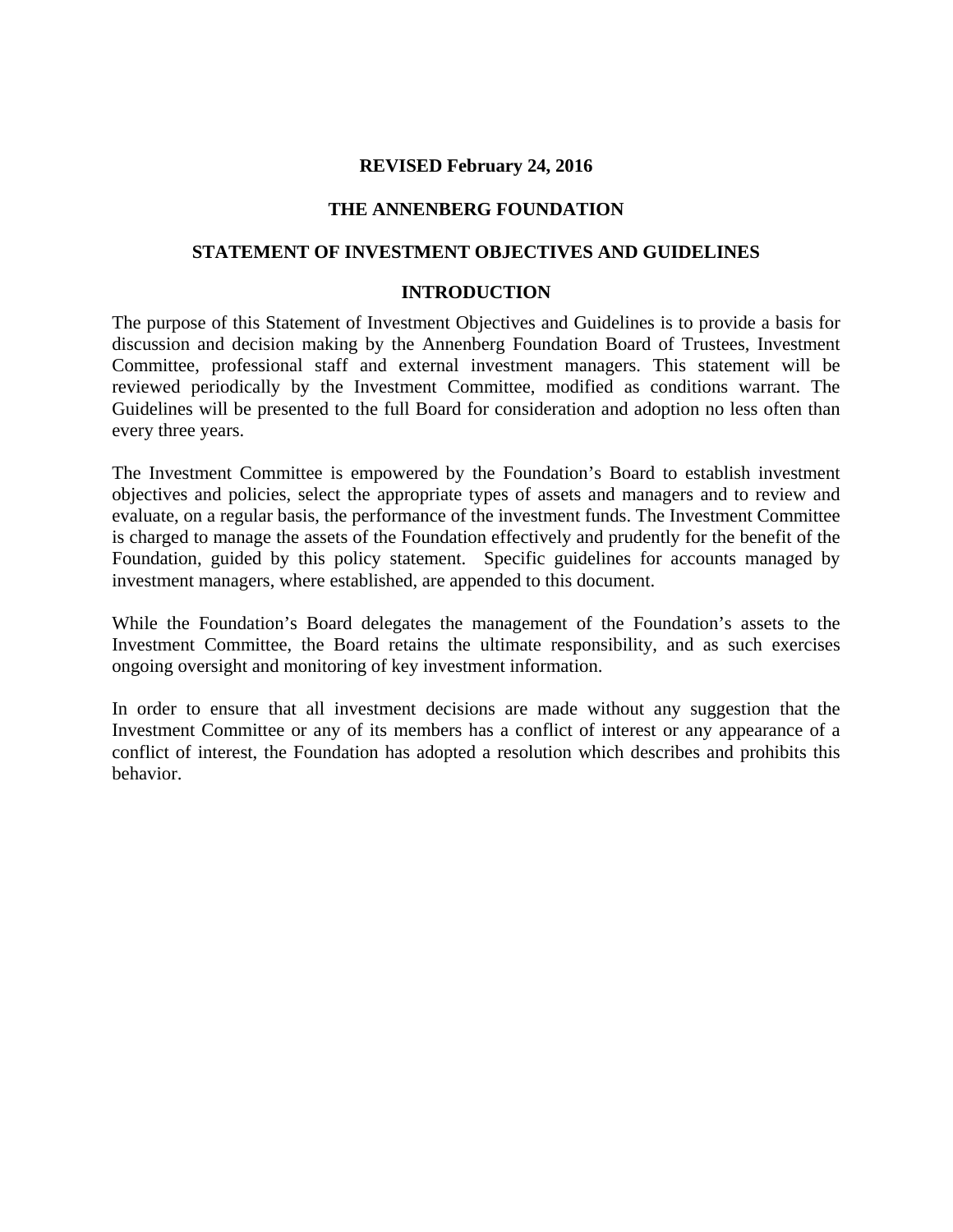### **I. FINANCIAL OBJECTIVES**

A. The long-term overall financial objective is to preserve, without undertaking undue risk, the real (inflation-adjusted) purchasing power of the Foundation's assets in perpetuity while providing a relatively predictable, stable and constant (in real terms) stream of earnings to fund the Foundation's charitable programs.

## **II. INVESTMENT OBJECTIVES**

A. The primary investment objective is to attain a total real return (net of investment management fees) of at least 5% over the long term (rolling five-year periods). Total real return is defined as the sum of capital appreciation (or depreciation) and current income (dividends and interest) adjusted for inflation as measured by the Consumer Price Index (the "CPI"). It is recognized that the return objective may be difficult to attain in every five-year period, but should be attainable over a series of five-year periods.

In addition to the absolute investment objective, the Foundation is expected to earn annualized returns in excess of the policy portfolio's blended benchmark (defined herein) as selected by the Investment Committee, measured over rolling five-year periods.

## **III. SPENDING OBJECTIVES**

A. The Foundation plans to make annual grant distributions in excess of the 5% minimum required distribution as mandated by current Internal Revenue Service guidelines.<sup>1</sup>

## **IV. RESPONSIBILITIES OF BOARD, COMMITTEE AND STAFF**

### A. Board of Directors

1

Specific responsibilities of the Board of Directors related to the investment management of the Foundation include:

<sup>1</sup> *The Foundation's Directors approved a 6% (six percent) Spending Policy with the objective to make charitable commitments and distributions in excess of the Internal Revenue Service mandated 5% minimum distribution. This Policy is based on a three-year moving average value of the Long-Term Pool endowment. In order to meet liquidity requirements to support spending objectives, the Investment Committee has the authority to liquidate assets as shall be necessary.*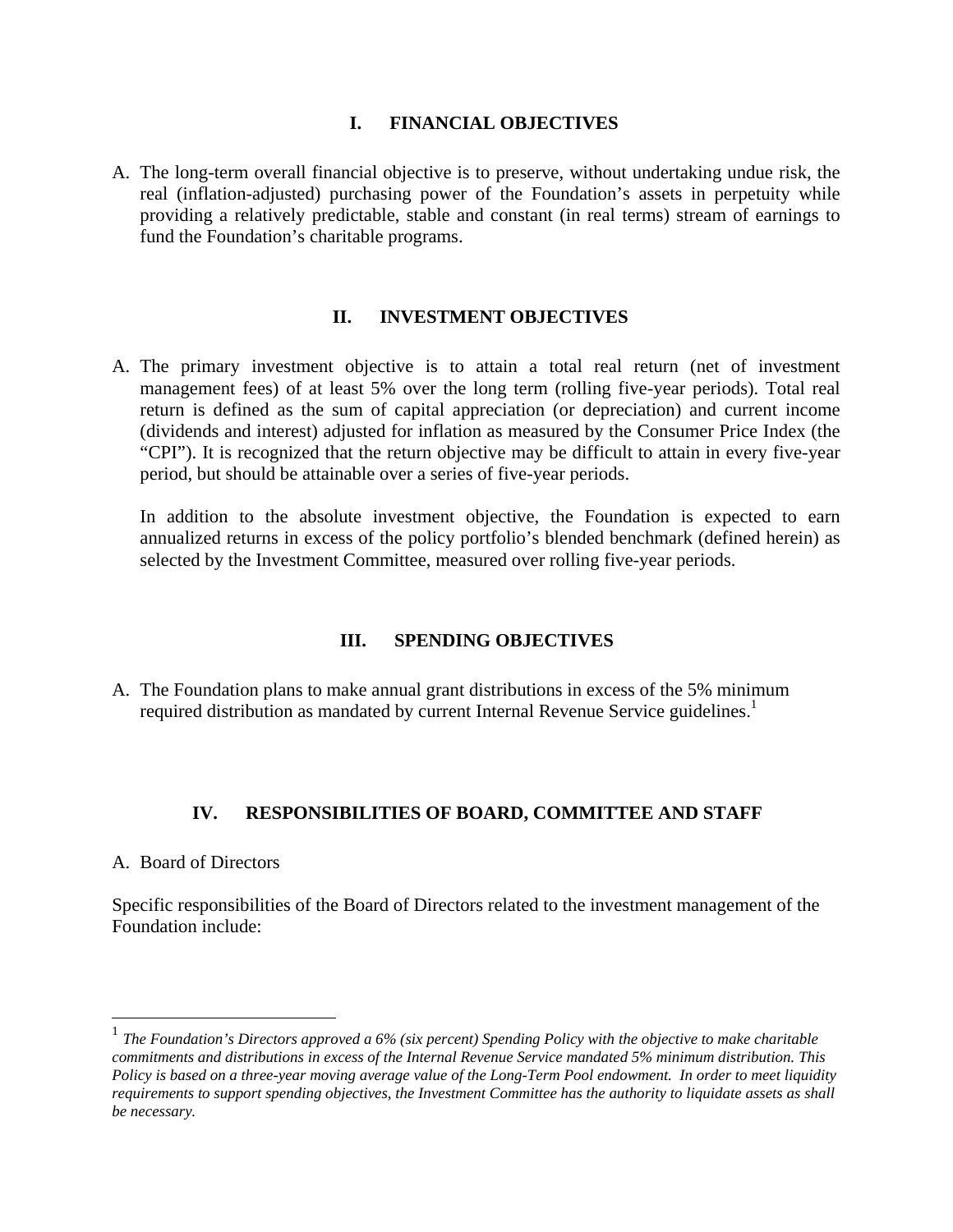- 1. Empowering the Investment Committee to manage the assets of the Foundation effectively and prudently for the benefit of the Foundation, guided by this policy statement;
- 2. Approving of members of the Investment Committee;
- 3. Approving this Statement of Investment Objectives and Guidelines;
- 4. Oversight of the Investment Committee governance and process;
- 5. Considering the impact of financial results on the Foundation's grantmaking plans, and communicating those plans to the Investment Committee;
- 6. Reviewing of information presented by the Investment Committee
- B. Investment Committee

Specific responsibilities of the Committee related to the oversight of the Foundation include:

- 1. Developing a sound and consistent investment policy addressing items such as financial and investment objectives, asset allocation policy, and general maintenance guidelines (e.g., diversification and quality guidelines);
- 2. Selecting appropriate investment vehicles, qualified investment managers, qualified custodians, and qualified policy consultants;
- 3. Managing the remainder of the donor stock portfolio, including making decisions on the disposition of that stock for Foundation distributions or for additional diversification and risk reduction;
- 4. Communicating clearly the major duties and responsibilities of those qualified agents accountable for achieving investment results and to whom specific responsibilities have been delegated;
- 5. Monitoring and evaluating results to ensure that policy guidelines are being adhered to and that policy objectives are being met;
- 6. Taking action under appropriate circumstances to discharge or engage an investment manager or advisor for failing to perform in terms of stated expectations;
- 7. Undertaking such work and studies as may be necessary to keep the Board and all Committee members adequately informed as to the status of Foundation assets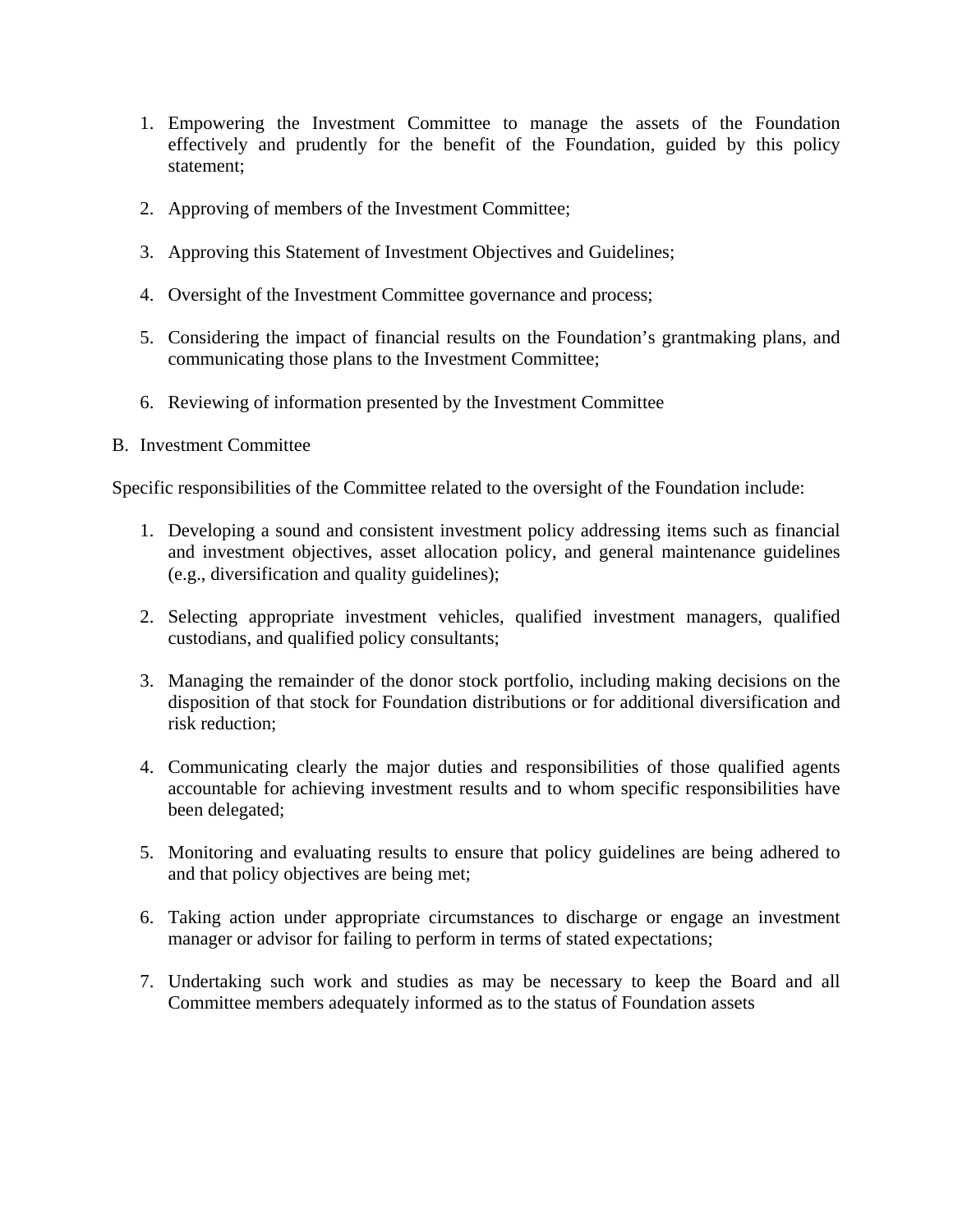### C. Staff

The Director, Investments has day-to-day responsibility for ensuring that the Foundation's investment policies are followed. Specific responsibilities include:

- 1. Presenting pertinent Foundation issues and concerns to the Board and Investment Committee;
- 2. Accounting for and verifying portfolio positions and activity;
- 3. Communicating investment policies and procedures to Foundation staff as needed;
- 4. Communicating with Committee members on a regular basis;
- 5. Communicating with investment managers on a regular basis; and
- 6. Directing the Foundation's consultant(s) on an as needed basis.
- D. Investment Consultant

The Foundation may engage the use of an investment consultant to provide useful, timely, and prudent policy-level advice regarding the management of the total fund and/or its components.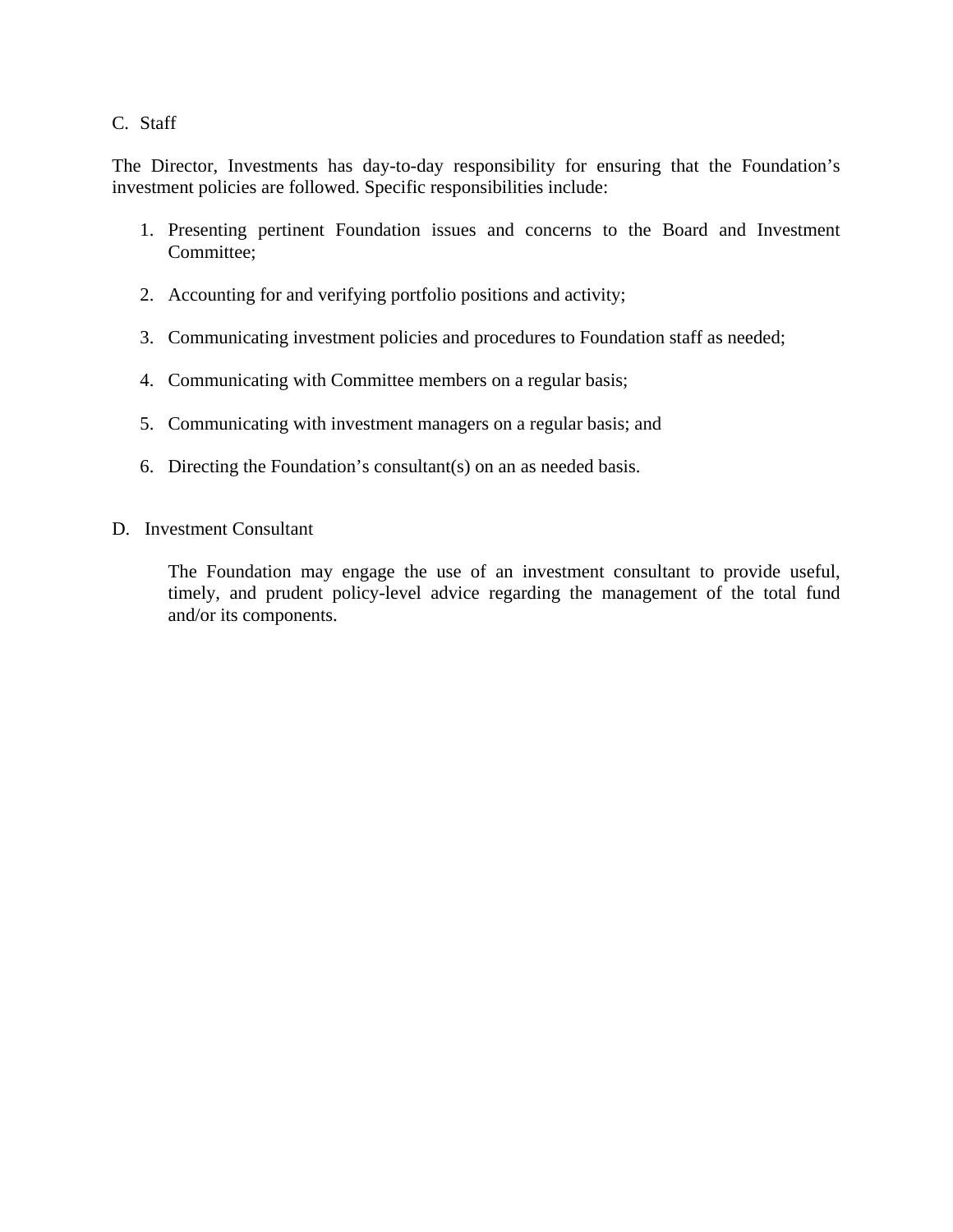## **V. PORTFOLIO COMPOSITION**

The asset allocation of the Foundation should reflect a proper balance of the Foundation's investment objective, risk tolerance, and need for liquidity. The Investment Committee understands, based on historical returns, that a high allocation to equities is required to support the Foundation's spending while preserving the purchasing power of the assets. The Committee also understands that a high commitment to equities may result in higher short-term volatility and may result in periods of diminished purchasing power. The Investment Committee aims to mitigate some of the volatility inherent in equities by diversifying and allocating funds to asset classes whose returns are less correlated over time. The target asset allocations and ranges for the policy portfolio are detailed in Appendix I of this statement.

- To achieve its investment objective, the assets shall be allocated among fixed income, equity and alternative assets.
- The primary objective of the fixed income portfolio is to provide exposure to intermediate and long duration investment-grade bonds. Additionally, fixed income should provide a hedge against the effects of a prolonged economic contraction; contribute to overall return and to reduce the overall volatility of the total Foundation's returns. Bonds held to hedge against prolonged economic contraction should be longerterm, non-callable or call-protected, and high quality (minimum AA). Bonds held to contribute to the overall return of the portfolio must be rated BBB or higher.
- The purpose of the equity fund is to provide appreciation of both principal and current income sufficient to support any future spending requirements, while at the same time potentially increasing the purchasing power of the Foundation's assets. It is recognized that pursuit of this objective could entail the assumption of significant price variability. The equity fund is expected to be invested in both U.S. and non-U.S. public equities and potentially alternative assets. The targets and ranges for specific sub-equity allocations as a percentage of total fund assets are detailed in the policy portfolio.
- The primary purpose of alternative assets, defined as hedge funds and private investments, are to (1) provide risk reduction through investment in assets with lower correlations with the equity markets, such as absolute return and hedge fund strategies or real estate, and (2) to provide the potential for higher returns through investment in private equity (e.g., venture capital and buyouts). These assets should be viewed as an equity substitute.
- The Foundation's investments should be diversified both by asset class (e.g., equities, alternative assets, bonds) and within asset classes (e.g., within equities by economic sector, industry, quality and size and style). The purpose of diversification is to provide reasonable assurance that no single security, class of securities or specific investment style will have a disproportionate impact on the Foundation's aggregate results.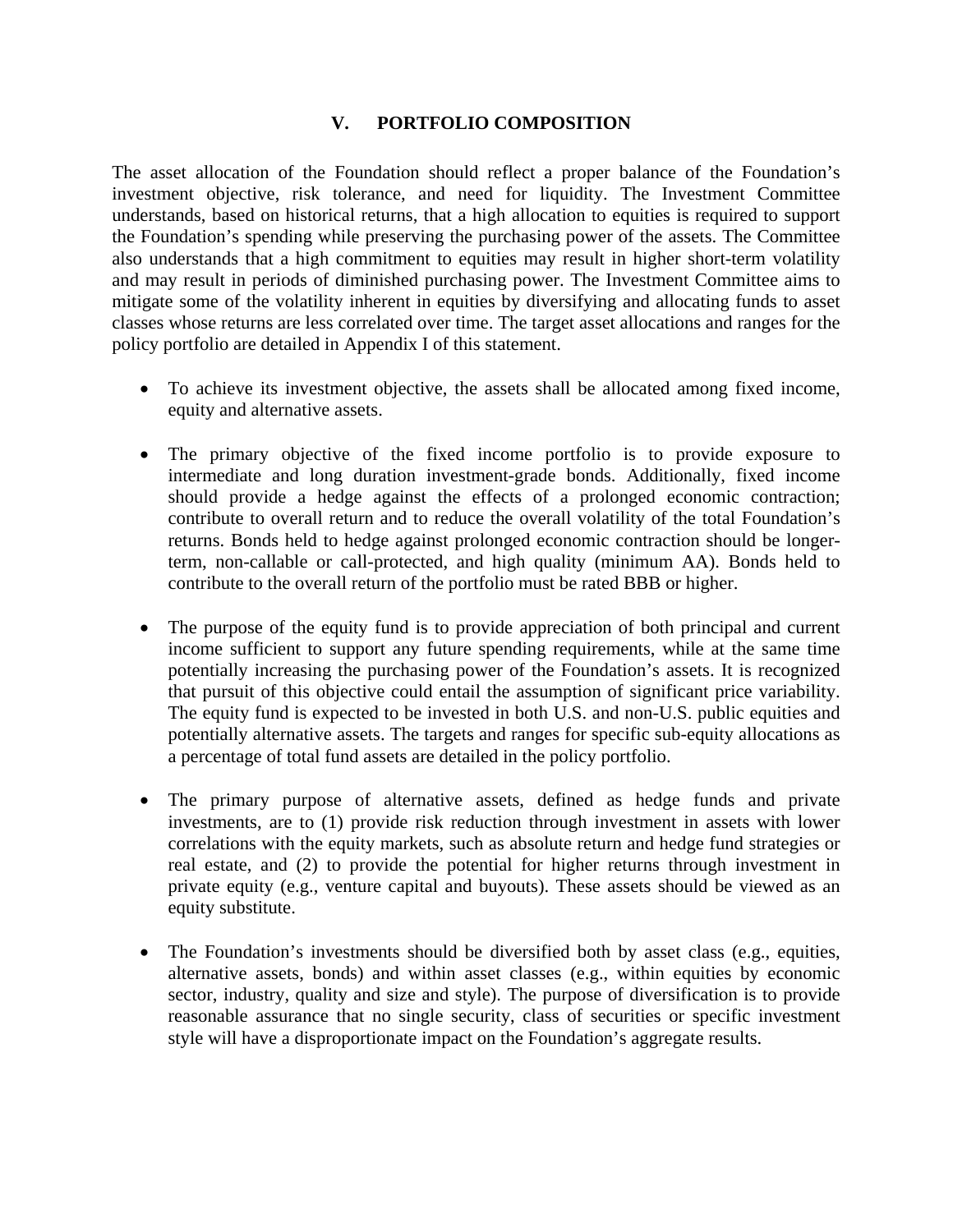## **VI. BENCHMARKING AND REVIEW**

For purposes of performance measurement, the returns will be measured against a custom benchmark composed (where possible) of indexes that serve as reasonable proxies for the asset classes contained in the policy portfolio. The performance of individual managers within the asset classes may be measured against more specific style or sector indexes as appropriate. The Foundation assets are expected to outperform the blended benchmark over rolling five-year periods.

The overall equity portfolio is expected to outperform, net of fees, a blended benchmark that includes the Russell 3000 and the MSCI All Country World Index ex USA indexes, representing U.S and non-U.S. equities respectively weighted to reflect the target allocation in the policy portfolio over rolling five-year periods.

Individual equity manager performance will be measured against an appropriate equity index and manager peer group.

The fixed income fund is expected to provide a return that exceeds the Barclays Capital Intermediate Aggregate Index over rolling five year periods. The Investment Committee will review performance regularly but not less than quarterly.

Portfolios will be monitored on a continuing basis for consistency in each manager's investment philosophy, return relative to objectives and investment risk by the Foundation's independent investment advisors.

Please see additional detail about the benchmarks in Appendix II.

### **VII. PERMISSIBLE INVESTMENTS**

For separately managed accounts of the Fund, individual manager guidelines that govern permissible securities and dictate other expectations apply. Where investments are made in commingled or mutual funds, the permissible investments are governed by the appropriate fund prospectus.

### **VIII. GUIDELINES FOR EQUITY AND ALTERNATIVE ASSET INVESTMENTS**

Decisions as to individual security selection, security size and quality, number of industries or holdings, current income levels, turnover and the use of options or financial futures are left to broad manager discretion, subject to the usual standards of fiduciary prudence.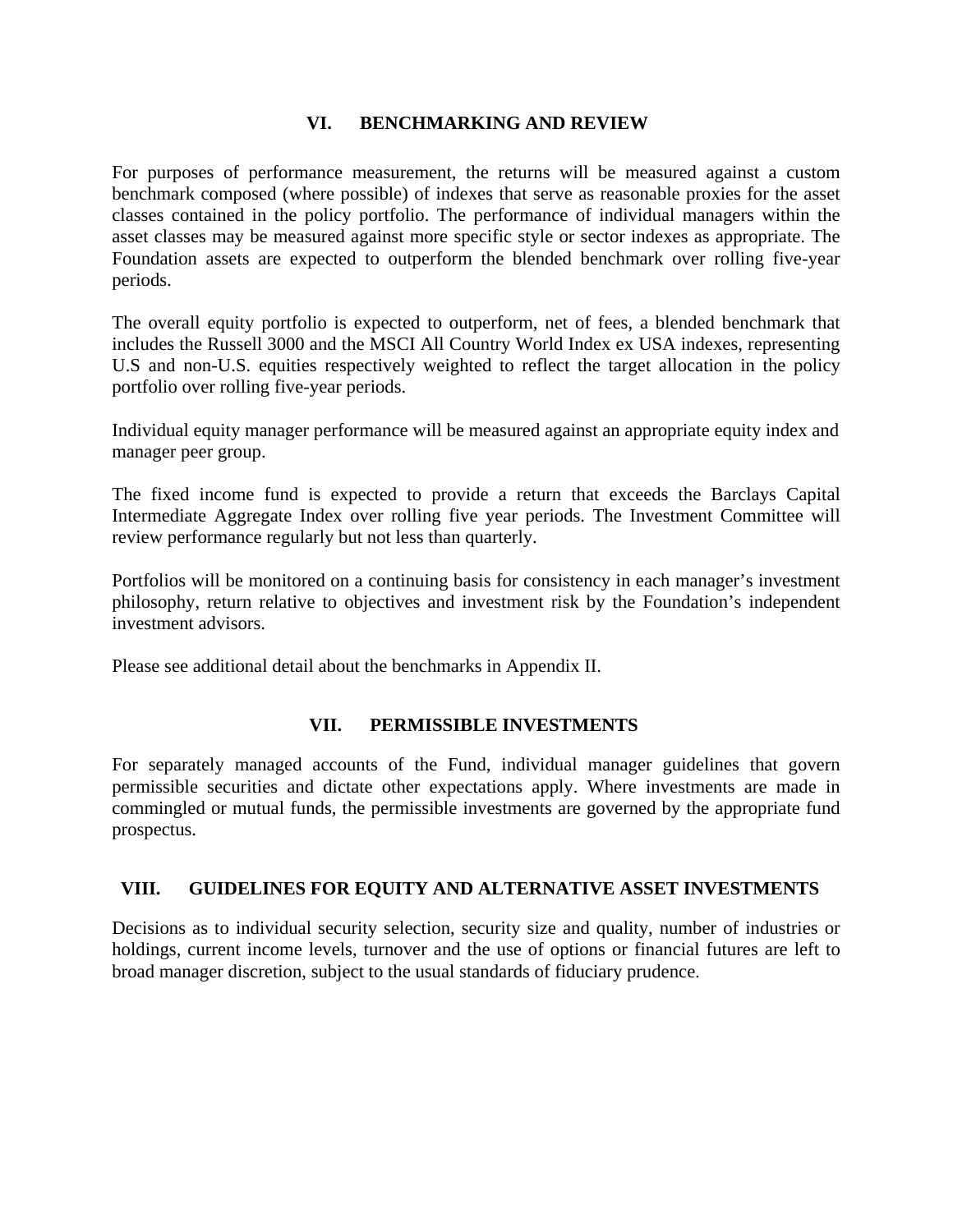### **IX. GUIDELINES FOR FIXED INCOME INVESTMENTS**

In addition to bonds, the fixed income portfolio may include investments in money market instruments, but may not include equities and convertible bonds that are essentially equity securities. Minimum quality for bonds held is BBB and average quality of the portfolio should be  $AA+$ .

### **X. REBALANCING POLICY**

In order to reap the benefits of diversification and maintain a relatively constant risk exposure, the portfolio will be rebalanced on a regular basis. To the extent possible, rebalancing should be accomplished on an ongoing basis through normal cash flows.

At least annually, the Foundation portfolio will be rebalanced to the target policy allocation in this statement and the results reported to the Investment Committee. Asset classes in violation of the asset allocation ranges should be recorded in the Investment Committee minutes.

### **XI. GUIDELINES FOR TRANSACTIONS**

As a general guideline that should apply to all assets managed, transactions should be entered into on the basis of best execution, which is interpreted normally to mean best realized price. Notwithstanding the above, commissions may be designated by the Foundation for payment of services rendered to the Foundation in connection with the management of the Foundation's portfolio.

### **XII. REPORTING**

Managers will supply the Foundation and its investment advisors with monthly reports on market valuations, performance and indications of compliance with investment guidelines. Performance will be reviewed by the Investment Committee on a quarterly basis, but results will be evaluated over rolling five-year periods.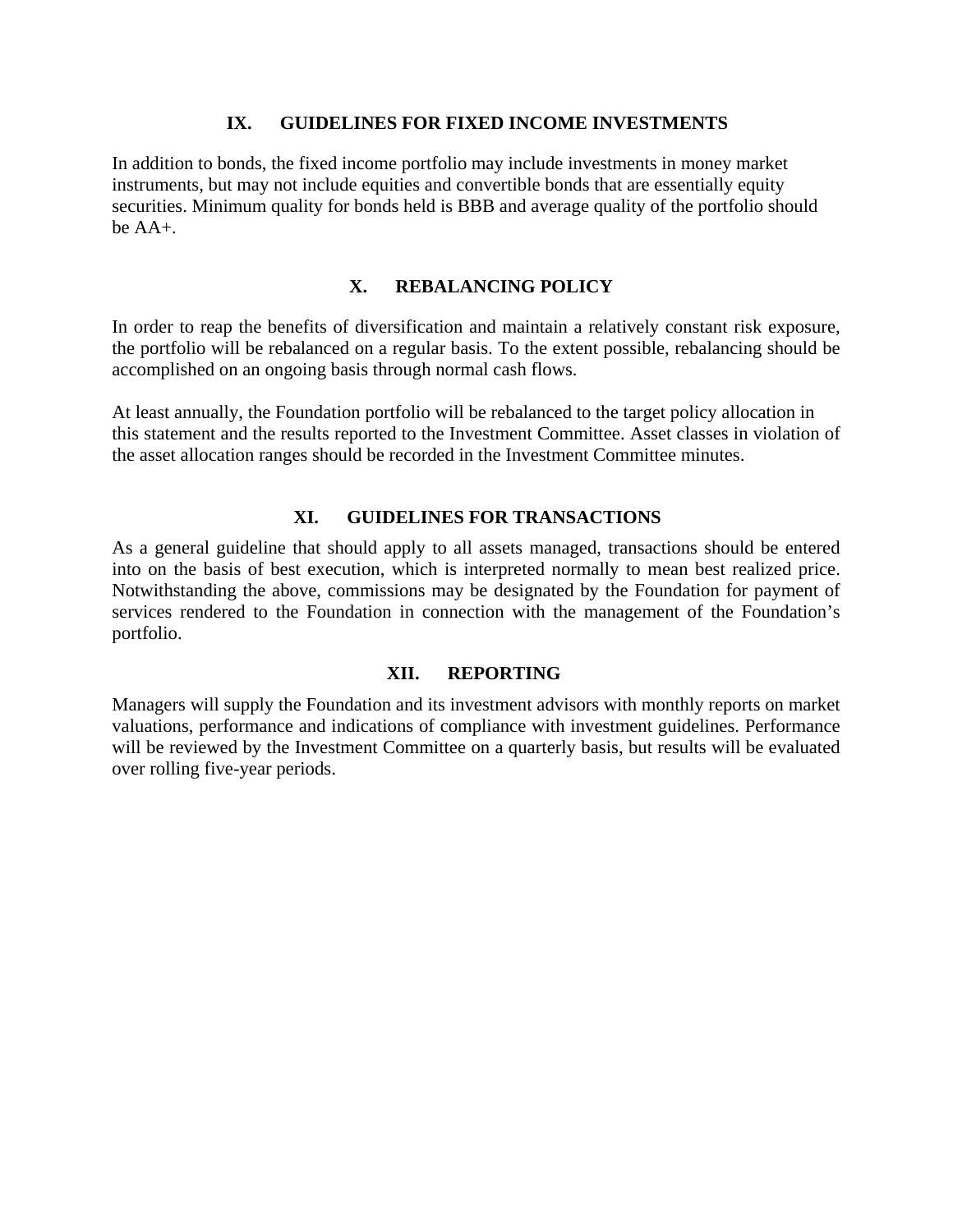## **APPENDIX I POLICY PORTFOLIO ASSET ALLOCATION TARGETS**

The target allocations as of the date of this document are as follows:

| <b>Asset Class</b>                 | <b>Target Allocation %</b> | <b>Allowable Range %</b> |
|------------------------------------|----------------------------|--------------------------|
| Reserve Cash and Fixed Income*     | 15.00%                     | 10-30%                   |
| <b>Strategic Fixed Income</b>      | 2.00%                      | $0-10%$                  |
| Benchmark-Oriented U.S. Equity     | 13.75%                     | 5-15%                    |
| Benchmark-Oriented Non-U.S. Equity | 13.75%                     | 10-20%                   |
| <b>Select Equity</b>               | 12.50%                     | $5 - 15%$                |
| <b>Hedged Equity</b>               | 10.00%                     | $5 - 15%$                |
| Diversified Strategies             | 20.00%                     | 10-30%                   |
| <b>Private Investments</b>         | 13.00%                     | 5-15%                    |

\* The long-term policy allocation to cash should be zero, but this does not preclude the Foundation from maintaining a cash reserve for operational spending especially during the six year period of larger than normal distributions or for pending subsequent investment.